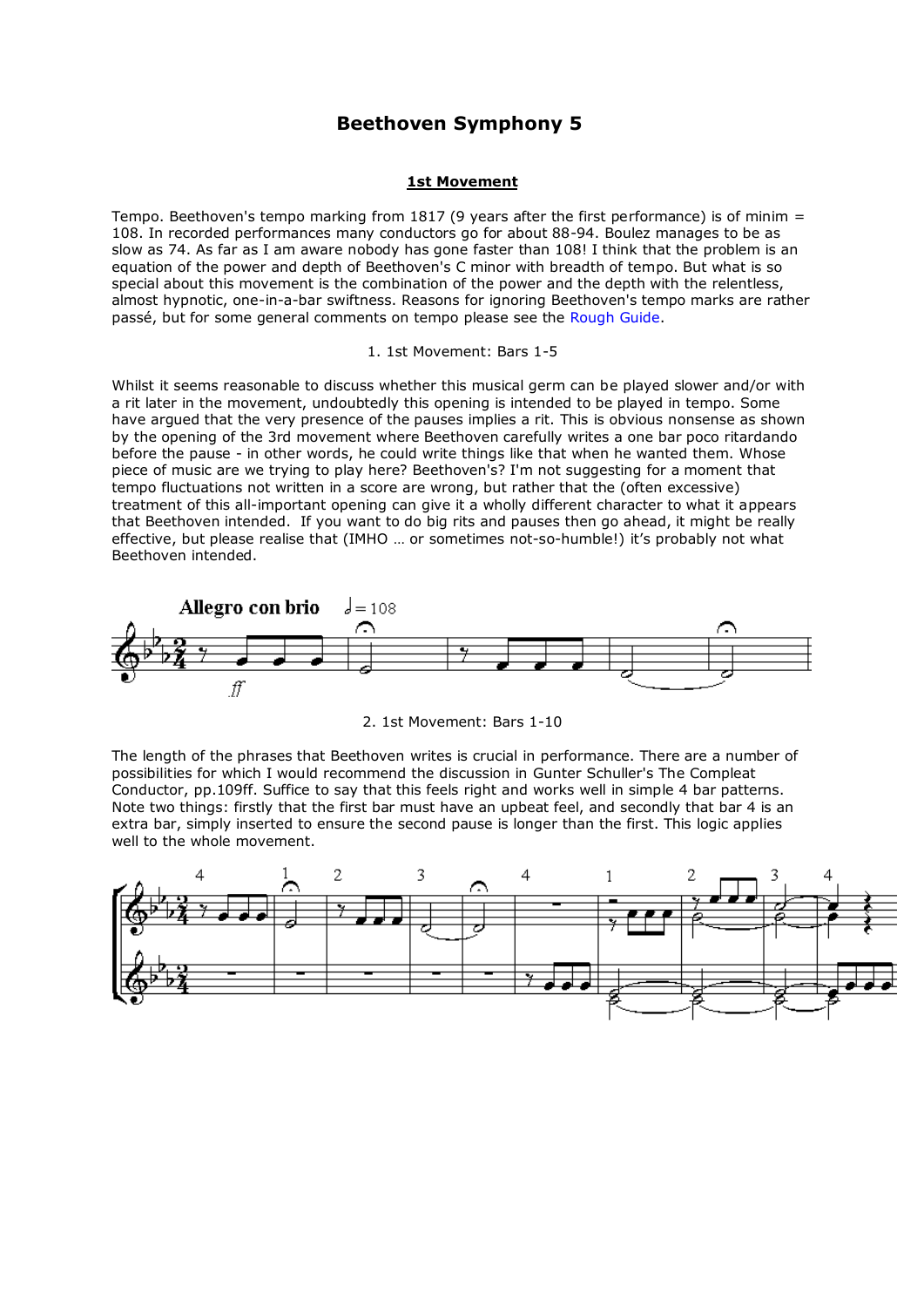#### 3. 1st Movement: Bars 63-66

Before I'd ever seen a score of this I thought the rhythm was as in the top stave (the second stave is the original)! That's often how it sounds. We need to recognise that slurs in the early 19th century imply phrasing every bit as much as bowing/breathing, and that the C-Bb is an appoggiatura resolving. In other words there needs to be the tiniest of articulations between the two Cs to allow the C to have a clear beginning and be slightly louder than the Bb resolution.



4. 1st Movement: Bars 380-391

Beethoven loves throwing in an extra bar to the phrasing structure at climactic moments. Here we have a usual 4 bar phrase followed by a 5 bar phrase and then we're back to 4s again. This explains why, in rehearsal at least, someone often comes in a bar early after the 5 bar phrase - if this orchestra knows about the phrase lengths it might help prevent it from happening!



5. 1st Movement: Bars 423ff

Heavily accenting on the first note of each slur plus a shortened second note is required here.



### **6. 2nd Movement**

The short extract below strongly suggests to me that Beethoven intends the final two notes of bar one in the lower part to be tripletised. The notation to write it as such didn't yet exist! However, if that is correct one has opened a can of worms as there are many places where the same logic could be applied. Norman del Mar says that figures like the prevalent dotted semiquaver demisemiquaver - dotted crotchet would be 'woefully softened' if tripletised. I think, rather, that that is a problem with his chosen tempo of quaver 72. At Beethoven's quaver 92 the effect will be a gentle rather than woeful softening. Tripletising plus Beethoven's tempo will produce (especially in the opening melody) the desired effect of escape from the brutal questions raised by the first movement. Suffice it to say that this is not a problem with a simple answer, and I believe each case within the movement needs taking on its own merit.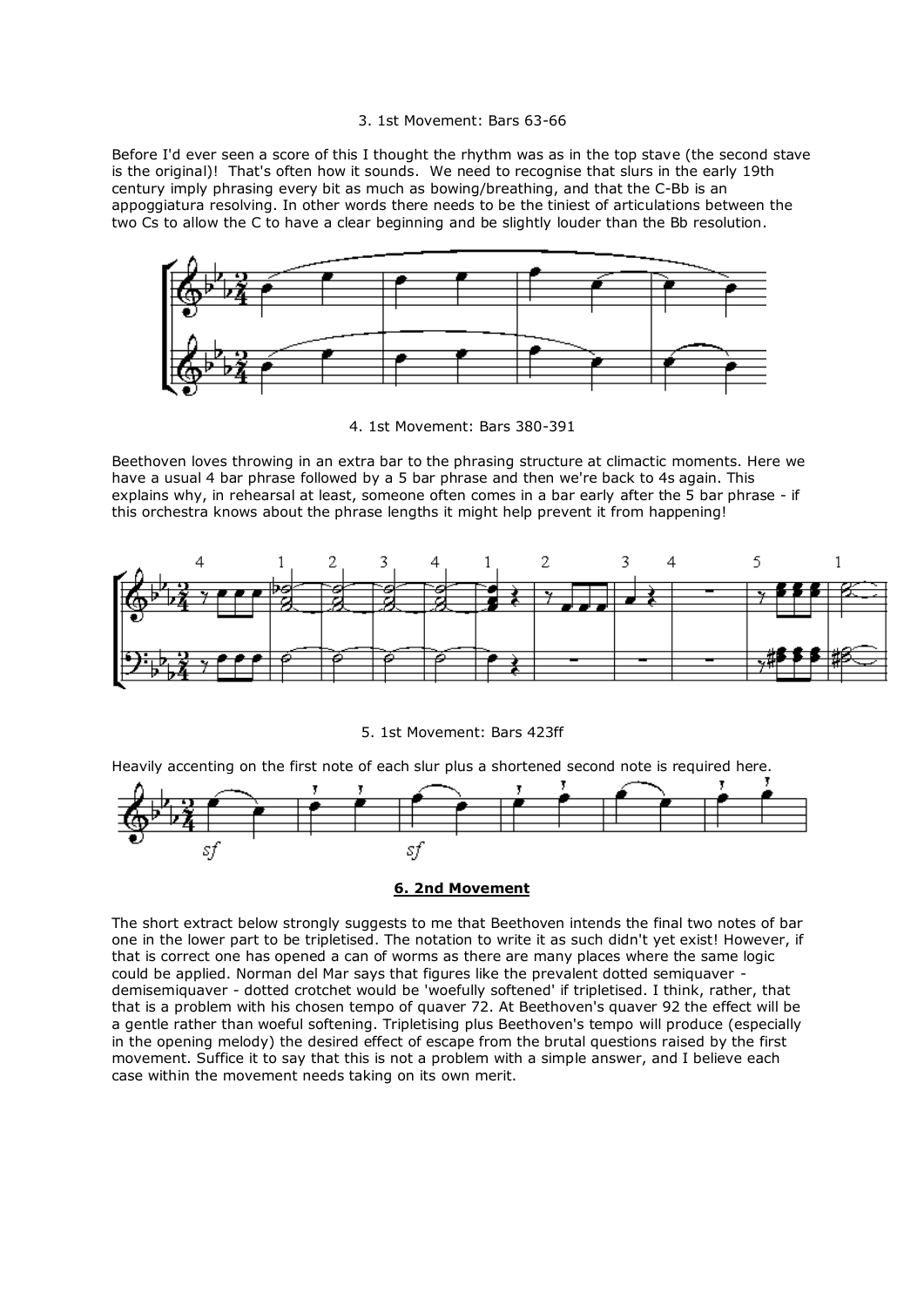

7. 2nd Movement: Bars 10-15

A subito change from piano to forte happens a lot in this movement (also from forte to piano), and needs handling without a crescendo. Also the slurs in the 3rd and 4th bars demand a gentle lean on each quaver.



8. 2nd Movement: Bars 243-7

The violins end the movement with a series of multiple stopped chords. Undoubtedly the practice of the day was for everyone to play all the notes, and not the common 20th century practice of divisi (the chords are, after all, not difficult to play). The player therefore arpeggiates each chord (with the bottom note on the beat).

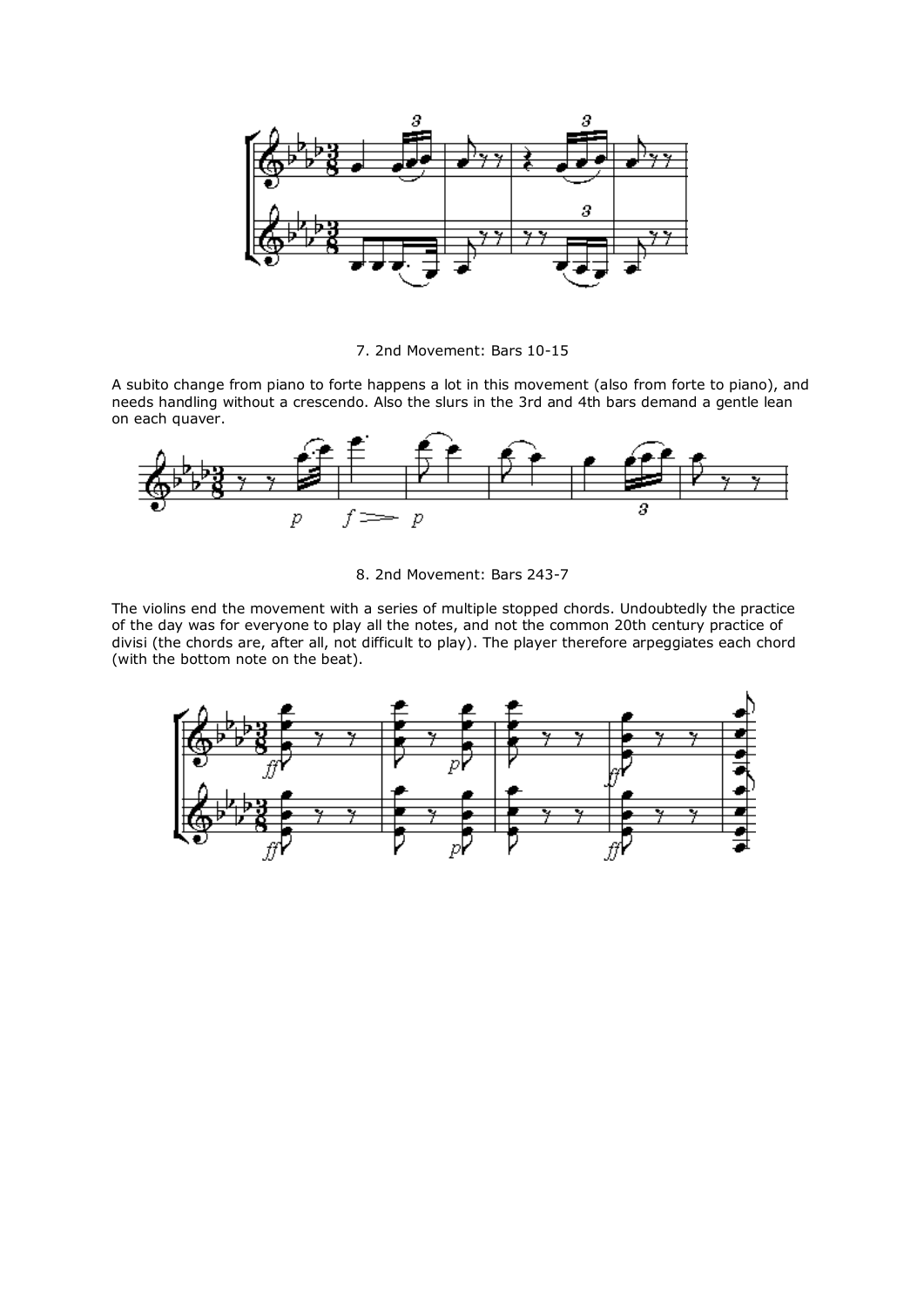# **9. 3rd Movement: Bars 5-8**

Beethoven writes the ritardando over one bar only. And it's just poco (a little). Most performances stager to a halt at each of these pauses. Why?



10. 3rd Movement: Bars 25-27

This wonderful horn tune is derived in part from the rhythm of the first movement germ. And this is even more clearly so because the phrase structure here means that (again) we start on a weak bar. I prefer to think of this movement in pairs of bars, but of course groups of 4 are also possible.



11. 3rd Movement: 370ff

There is no tempo relationship between this movement and the next. Also there is no need to slow down before the Allegro - how many times I've played one of the violin parts here and the string quavers have not been together because of a pull-up. The tempo simply changes bang on the start of the Allegro. Also, notice the wonderful effect that the pedal note C has during the last 4 bars of the scherzo, pulling us into the blaze of sunshine in C major. In fact this pedal C has been going on for 46 more bars before this excerpt!